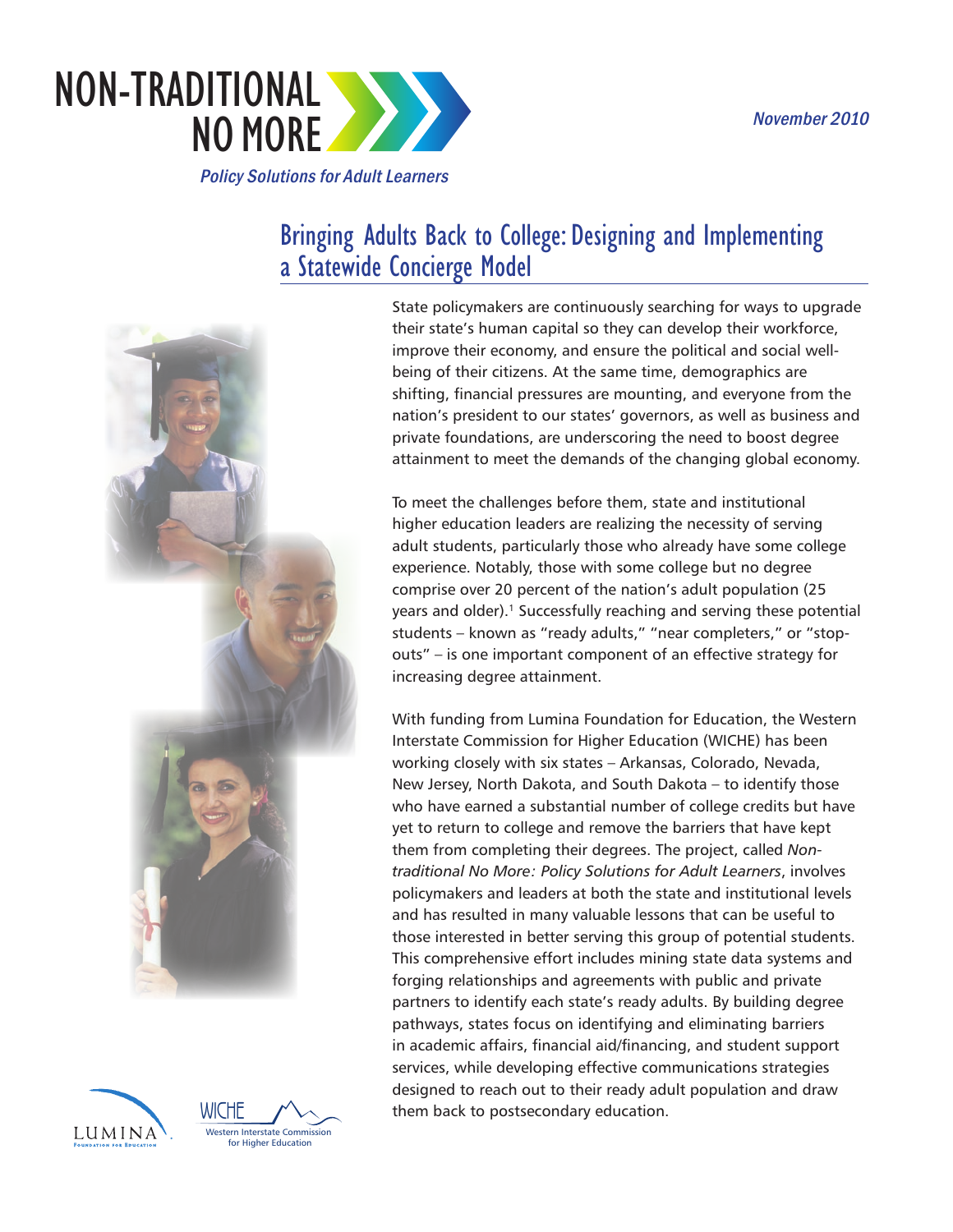

### A Concierge for Students

Helping those who left college with a substantial number of credits but no degree can be a highly efficient means of increasing a state's degree production. These individuals have already demonstrated that they can succeed by amassing significant credits. With the right guidance, and a clear path to a degree, they often can complete their studies relatively quickly.

Over the course of the *Non-traditional No More* project, several states identified the reenrollment process as a major barrier for ready adults. Adults interested in reenrolling often get lost in the shuffle of a process that tends to be dominated by traditional students. Too often, they are steered toward several different offices and departments within an institution. Further, many of

## **What Is a Ready Adult Concierge?**

A ready adult (or reentry) concierge is a single-point of contact at a college or university who helps returning adult students navigate the application, enrollment, and registration processes and overcome barriers to college success. Larger institutions may have an office to which all ready adults turn, whether they are prospective or current students. The concierge also helps institutions and systems identify areas where change can help minimize or remove the barriers that students face.

these individuals may have earned credits from multiple institutions and have difficulty getting clear answers about how their credits will transfer and how to efficiently complete their degrees. Combined with an underlying feeling of anxiety surrounding their return to campus, these stumbling blocks can be enough to prevent them from ever actually reentering a classroom.

Policymakers and institutional leaders in Nevada have devised a solution to better serve these students at this critical juncture, borrowing the idea of a concierge from the state's tourism industry. Each institution has an individual (or an office at the larger institutions) who is trained to help ready adults navigate the application, enrollment, and registration process in the same way that a hotel concierge assists its guests in finding activities or restaurants that suit their needs or interests. These "ready adult concierges" may not be able to directly solve every issue faced by potential

students, but they can help guide them to the appropriate office, work with institutional colleagues to address issues raised by students, and help institutions eliminate unnecessary burdens and obstacles that can prevent these individuals from reenrolling and earning degrees.

To better understand the barriers faced by students in the reenrollment process and how the Concierge Model can help potential students reengage and earn a degree, WICHE recently collaborated with the Nevada System of Higher Education to convene a meeting of staff from each of the seven public institutions who serve as the campus concierge. During the meeting, the concierges shared successful ideas, discussed common challenges and remaining barriers for ready adults, and suggested ideas for other states looking to implement a similar model.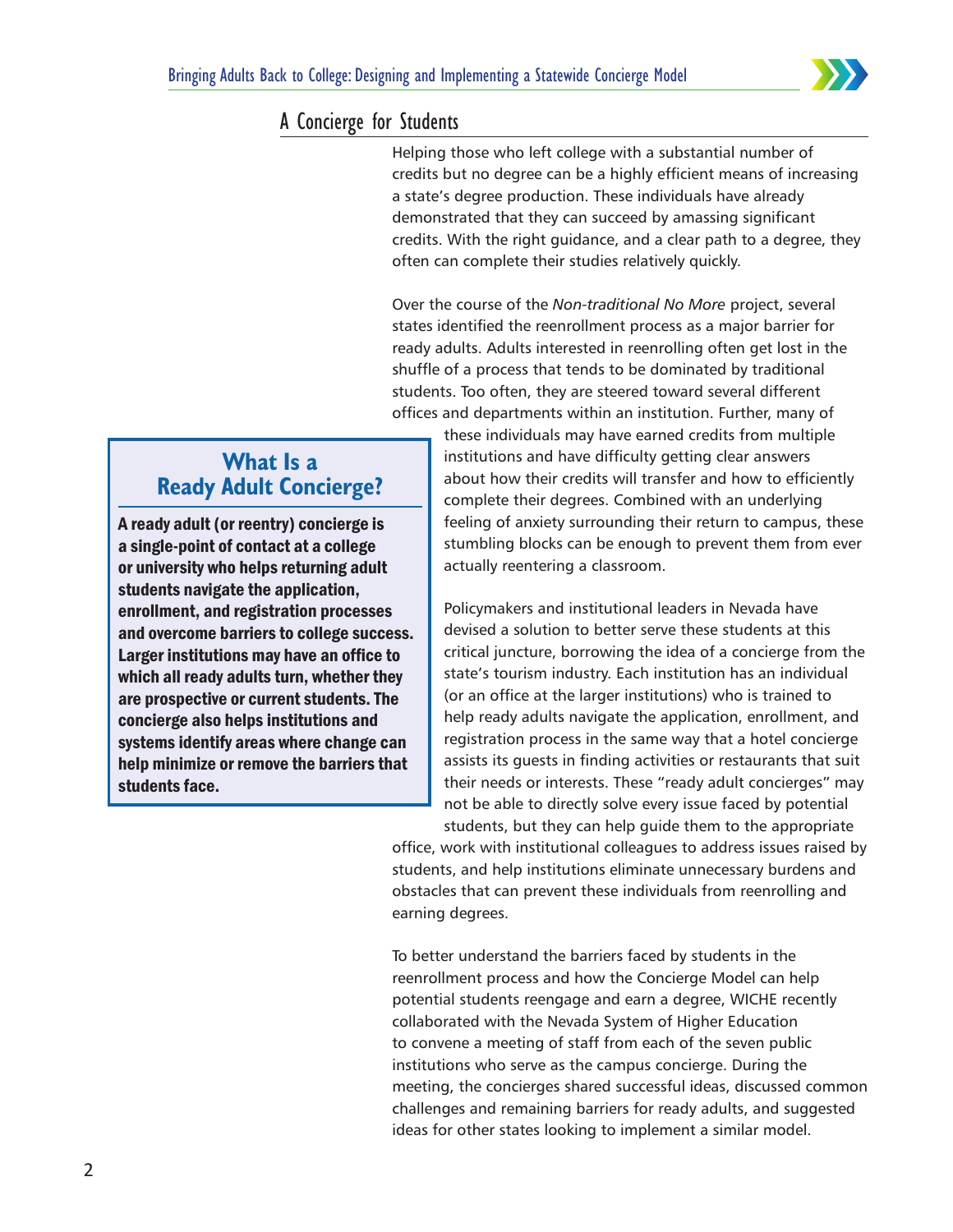

#### Barriers Facing Ready Adults

Throughout the *Non-traditional No More* project, state policymakers and institutional leaders have identified numerous barriers that make it more difficult for ready adults to come back to college and complete their degrees. The concierges echoed some of the challenges and provided additional insight into the obstacles that students often face. The Concierge Model is helping to address some of these challenges, including the following.

- **1. Financial aid concerns**. Without a support system in place – such as the one that guides high school students in the financial aid process – ready adults may find it hard to understand the different options available to them. Knowledgeable campus concierges can answer many of the potential student's questions or, if they do not know the answer, find it out from someone who does.
- **2. Complexity of the reenrollment process**. Students, especially non-traditional students with previous college credit, must navigate a complex process to reenroll in postsecondary education. Completing this process quickly and effectively can make ready adults much more likely to complete a degree. Having a single point of contact to guide the student makes the process more efficient and makes it more likely that the student will actually return to campus to complete a degree.
- **3. Class scheduling and alternative delivery modes**. Most ready adults have outside commitments, such as work and family, and need flexible course scheduling and alternative delivery modes. Concierges can help potential students understand the different options for completing courses, including taking online courses, enrolling in classes at night or on weekends, or taking a course at another institution.
- **4. Transcript issues**. Ready adults often have transcripts from multiple institutions or credits that are old or outdated. They sometimes have trouble getting information about how those credits will apply if they reenroll because many institutions will not evaluate a potential student's credits until after he or she enrolls, leading to uncertainty about how much time, effort, and money he or she will have to devote to earning a degree. Further, this can make the decision about which institution to attend more difficult because he or she does not have full information prior to applying. While some institutions offer lists of the courses that have been accepted for credit in the past, much of the decision-making authority remains with academic departments. While concierges cannot offer a definitive answer about whether a particular course might be accepted for credit, they can help ready adults better understand the process and likelihood of course transfer.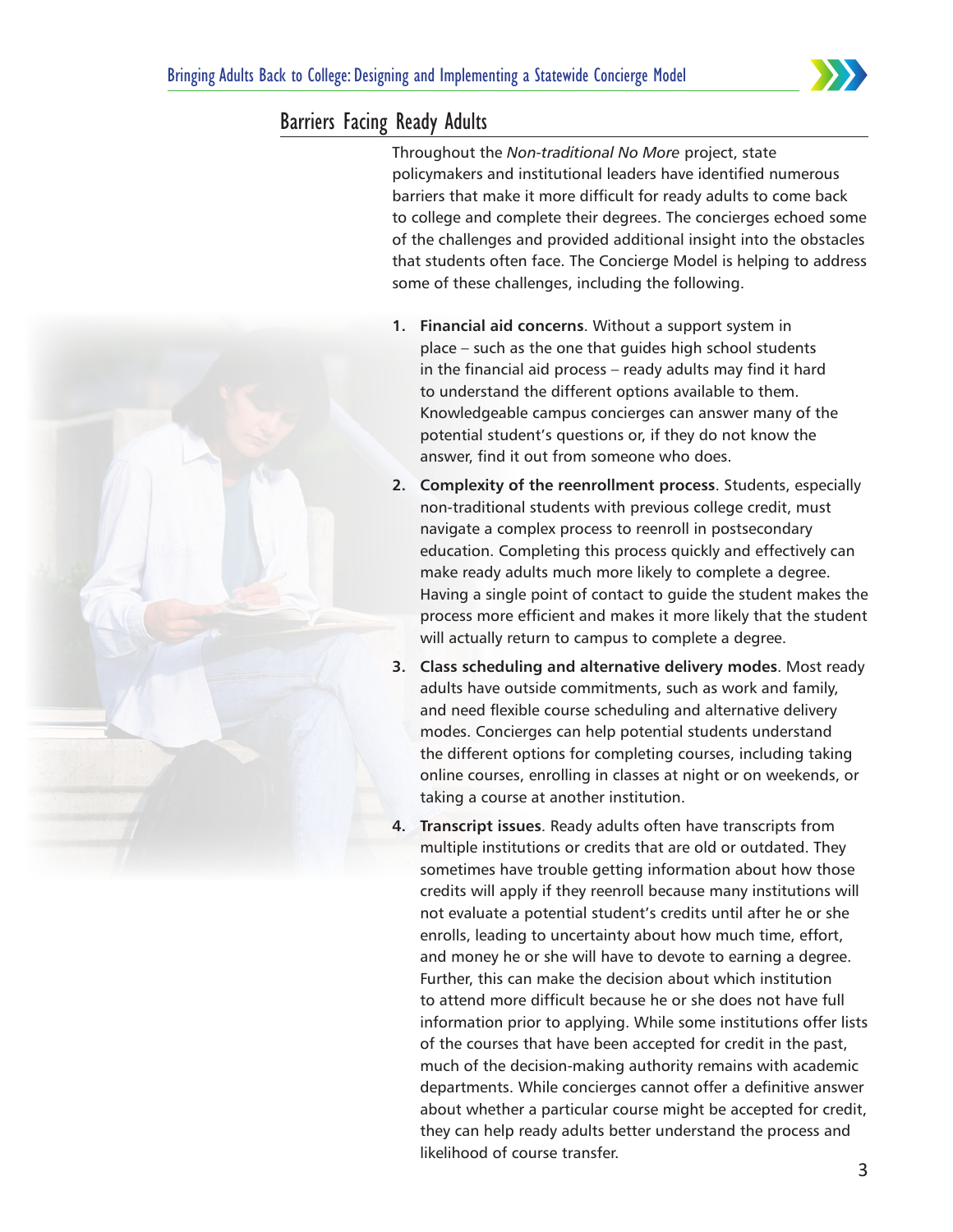

- **5. Anxiety and fear.** Having been away from postsecondary education for some time, many ready adults are anxious or intimidated about returning to college. Having a single point of contact or office can build a relationship that helps foster success. Even though the concierges do not always have a mandate to remain the key contact once a student is enrolled, several in Nevada reported that they maintain their relationship with students throughout their college experience and continue to provide assistance and support through graduation. One concierge said that when ready adults have someone available to listen to them and try to answer their questions, it is often enough to help them stay enrolled.
- **6. Prior learning assessment**. The concierges in Nevada reported that many ready adults are interested in assessing their collegelevel learning gained from work, life, and volunteer experiences through formal assessment processes. While policies for granting credit may vary among institutions, the concierge can help the potential student understand what has been granted to others in similar situations as well as what academic programs (if any) may be most beneficial to students looking to apply work experience and/or transfer credits.

Through *Non-Traditional No More,* state and institutional leaders identified additional barriers related to data, academic affairs, student services, finance and financial aid, and communications. Upcoming policy briefs focus on these issues as well as on the creative approaches states are taking to address them.

### Framework for Implementing the Ready Adult Concierge Model

The Nevada System of Higher Education implemented its Concierge Model over a year ago, and its experience has provided a blueprint for other states that want to apply a similar strategy.

**1. Conduct "secret shopper" activities at your institutions**. Begin by conducting "secret shopper" activities to get a sense of what a ready adult who is interested in returning to your state's institutions might experience. Call the main telephone number at your institutions and tell them that you have a significant number of college credits and would like to explore your options for coming back. See where you are directed and how these calls are handled. Are you directed to individual departments, admissions, the registrar's office? Can the person who answers the phone address common questions that a ready adult might have? Next, surf your institutions' Websites. Do you notice differences between the two- and four-year institutions? Compare these Websites to those of for-profit institutions that serve students in your state. This type of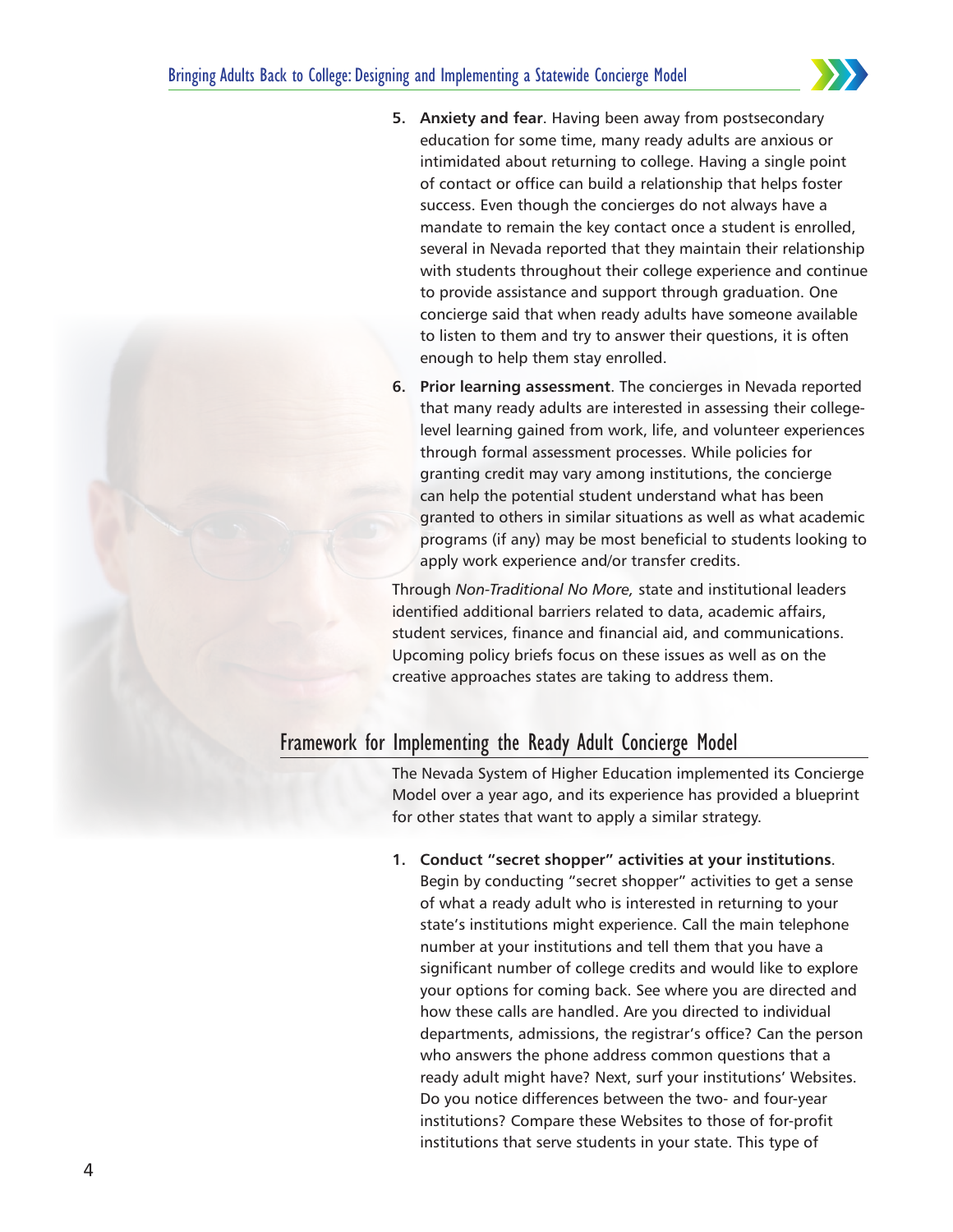

#### **Engaging Adult Students**

Adult students may initially feel lost or out of place when they first come back to campus. To help alleviate some of these fears, the University of Nevada-Las Vegas (UNLV) created a handbook designed specifically for non-traditional students called the *Rebel Ready Guide*. It offers a variety of resources and tools for returning adults.

Returning adults also may find it difficult to build the type of informal support network that can be invaluable in earning a degree, given that it might feel like most students are many years younger and come directly from high school. At Western Nevada College, the non-traditional student concierge started *Campus Connect*, a club that supports nontraditional students. The club meets weekly and offers a short learning component on a variety of topics, such as applying for financial aid, followed by informal networking and discussions. Although the concierge started the program, the students have now taken ownership and help develop content and publicize meetings. The club is now sanctioned by the college, which provides some funding for materials. activity can help to identify weaknesses in the system as you begin to plan the implementation of the Concierge Model.

- **2. Hold a meeting of the key decision makers at each institution**. States have different governance structures, political climates, and varying degrees of authority over their institutions, and those interested in implementing this model need to consider and operate within these constraints. Experience in Nevada suggests that an initial meeting or discussion about the necessity of serving ready adults and the promise of adopting the Concierge Model will increase the chances for institutional buy-in and ultimate success. Concierges need the support of institutional leaders and others in order to be effective. Once the decision has been made to adopt the Concierge Model, there may be some anxiety about how to implement it when lay-offs and cut-backs are common at most institutions. Nevada is facing one of the most difficult fiscal situations in the country yet it has been successful in implementing the model, demonstrating that it can be done even in the absence of excess resources. Institutions can select their concierges in whatever way best suits their context. They do not necessarily need to be a new hire, although they could be. In most cases, institutions in Nevada reorganized advising responsibilities to accommodate the ready adult.
- **3. Develop an internal communications effort to ensure that everyone at the institution knows about the concierge**. Institutional leaders need to inform everyone about the concierge and establish internal communications processes so that all ready adults are directed toward the appropriate person. The concierge needs to be part of the institutional culture and supported by the institution's leadership. One college cited an incremental approach by which the concierge was able to first experience some success with students before marketing the availability of the concierge campuswide. This provided the opportunity to create necessary buy-in from faculty and others on campus. Whether opting for a top-down or an incremental approach to implementation, institutions need to develop an internal communications plan.
- **4. Track student success**. Providing the necessary academic and student services to ready adults is critical as they initially return to campus, as well as once they enroll. But ultimately, states and institutions need to know whether the adults eventually complete their degrees. If not already in place, institutions need to establish a process for collecting and analyzing data to monitor the progress of ready adults so they can make necessary adjustments along the way to ensure the academic success of this population.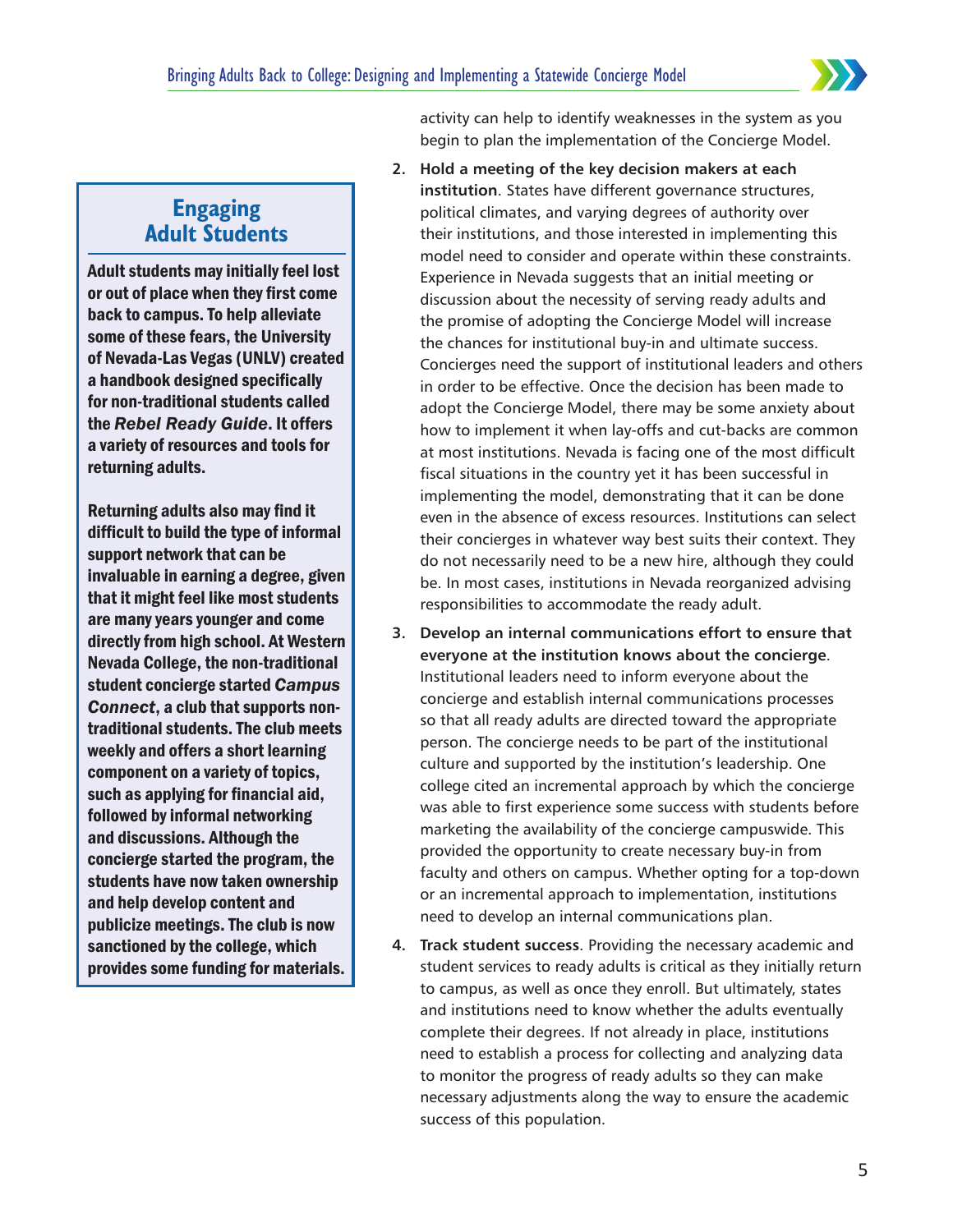

- **5. Establish a process to allow concierges to influence institutional policy and practice**. While the primary purpose of the ready adult concierge is to help students navigate the path to a college degree, they should be empowered to be more than a band-aid over institutional barriers. Establishing a process by which the concierge can provide feedback to decision makers about obstacles that may be addressed through institutional policy changes is beneficial to students as well as to the institution and helps lead to a more efficient degree path for future ready adults coming back to college.
- **6. Hold annual or biannual meetings of the concierges**. This last step serves two purposes. First, the concierges who are working with these students on a daily basis can provide a wealth of information to the state and institution about barriers facing ready adults. For instance, there may be a policy in place that unintentionally presents a significant barrier to students, and state-level decision makers may not even realize it. If made aware of the problem by the concierges, state policymakers can make a change and remedy the situation. Second, these meetings provide a forum for professional development and networking for the concierges. Given that they are by definition single points of contact at an institution, they will benefit from the exchange of information with other professionals who serve in this capacity at other institutions.

## **Characteristics of a Successful Ready Adult Concierge**

A successful ready adult concierge is:

- $\triangleright$  Student-oriented. The concierge must help students navigate the entire process of returning to college. The concierge must be willing to direct potential students to the institution that makes the most sense for them, whether or not that's the one he or she works for. This requires support from the institution and often necessitates a change in mindset. While the Concierge Model is often a recruiting tool, concierges must remember that they exist to serve the students, not just the institution.
- $\triangleright$  Accessible. The concierge should be reachable by phone and email, and through in-person visits. Importantly, there should be a mechanism for ready adults to contact this person after standard business hours as many ready adults also are employed.
- $\triangleright$  Known to everyone. For the concierge to be effective, everyone at the institution needs to be aware that the person exists so that if a ready adult has a problem or question, other staffers can direct that person to the concierge.
- $\triangleright$  A continual resource. The concierge should be available to the student throughout the college experience, not just during admissions and registration. While most ready adults tend to need the concierge less as time goes by, relying more on their department or other campus resources as they become more comfortable at the institution, it is important for the concierge and the students to know that they still have a place to go should an issue arise.
- $\triangleright$  A creative problem solver. Sometimes a solution to a problem requires creative thinking, and the concierge needs to be empowered to do that. For instance, successful concierges in Nevada use policy waivers, or exemptions to standard policies and practices, in appropriate situations and step outside the usual protocols to find answers to questions and solutions to problems.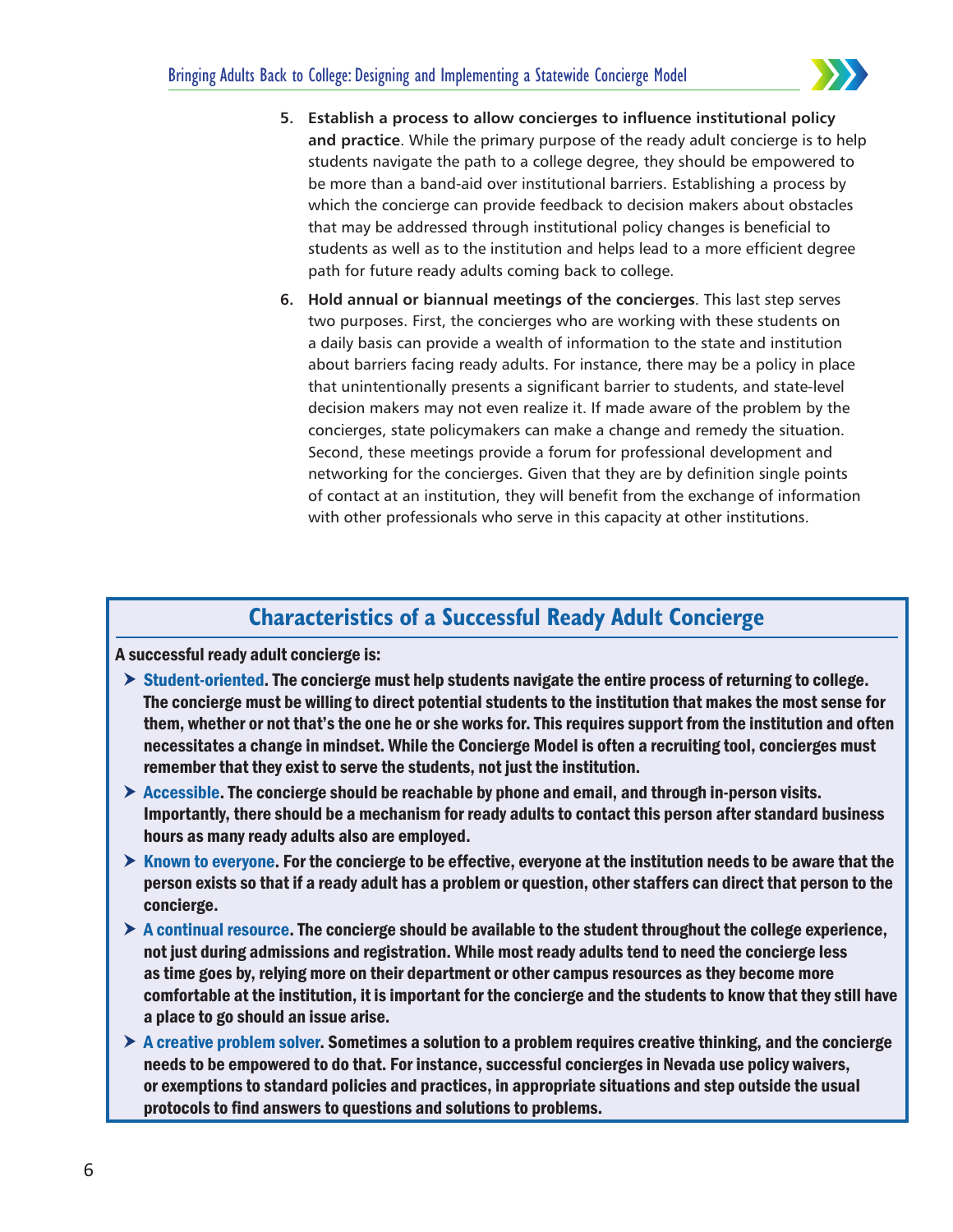

#### Conclusion

By having earned most of the college credits necessary for a degree, ready adults have demonstrated that they have the ability to succeed academically. In most cases they left college because life happened, not because they could not finish. As they consider coming back to college, they often face numerous administrative and academic obstacles in reenrolling and completing a degree. They are vulnerable in that if the institution does not serve them well in the beginning, they may give up and not return again. Although a single point of contact at an institution may not be able to solve every problem, a campus concierge can act as an essential guide or champion who can help the student efficiently deal with the barriers and challenges he or she faces along the way. Additionally, the concierge can help state and institutional policymakers identify and remedy policies and practices that are barriers to adult degree completion.

#### Acknowledgments



This brief was prepared by Demarée K. Michelau, director of policy analysis, and Patrick Lane, project coordinator, at WICHE. They can be reached at dmichelau@ wiche.edu/303.541.0223 or plane@wiche.edu/303.541.0266. The views expressed in this report are those of the authors and do not necessarily represent those of Lumina Foundation for Education, its officers, or employees.

WICHE would like to thank the following individuals for their time, thoughtful comments, and insights, all of which were invaluable in the production of this brief.

- $\blacktriangleright$  Elizabeth Baldizan, executive director, Community2Campus, Division of Educational Outreach, *University of Nevada, Las Vegas*
- h Deborah Case, director of counseling services, *Western Nevada College*
- Pat Collins, director, advising and career center, *Great Basin College*
- $\blacktriangleright$  Fini Dobyns, special projects coordinator, TMCC WebCollege and Academic Support Center, *Truckee Meadows Community College*
- h Luke Dowden, executive director, *Center for Adult Learning in Louisiana*
- h Anne Hansen, director of information and marketing services, *Western Nevada College*
- h Ann Johnson, associate vice president, *College of Southern Nevada*
- **h** Fred Lokken, associate dean, TMCC WebCollege and Academic Support Center, *Truckee Meadows Community College*
- h Salvador Mora, academic advisor, *University of Nevada, Las Vegas*
- h Jane Nichols, vice chancellor, academic and student affairs, *Nevada System of Higher Education*
- h Adelfa Sullivan, associate registrar, *Nevada State College*
- h Sharon Wurm, director of financial aid, *Nevada System of Higher Education*